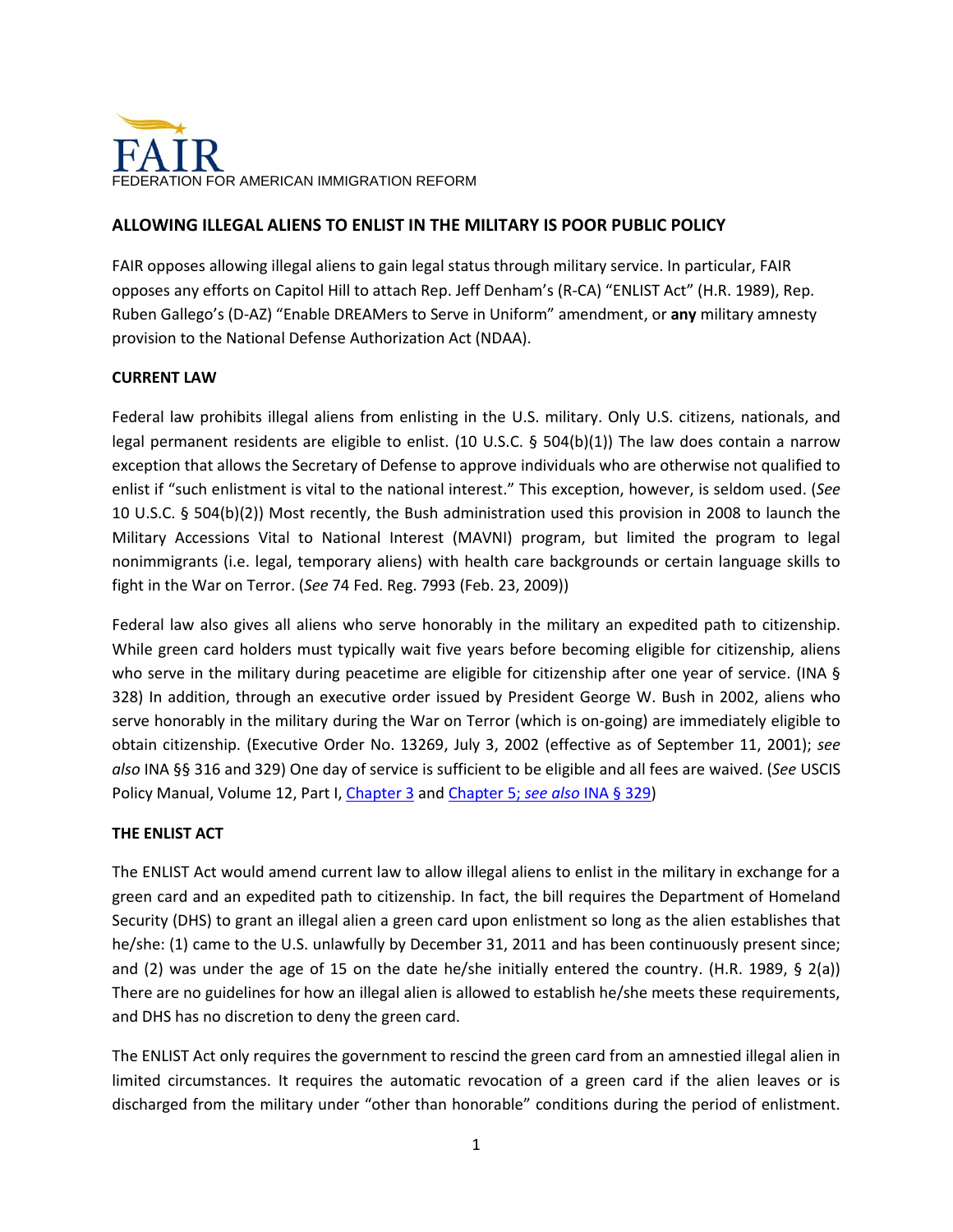(H.R. 1989, § 2(b)) Note, however, that "other than honorable" is a term of art that represents only one form of separation from the military. In the Army, for example, a soldier may be separated from the military with the following descriptions:

- Honorable;
- General (under honorable conditions);
- Other than honorable conditions;
- Entry level status;
- Order of release from the custody and control of the Army by reason of void enlistment; or
- Separation by being dropped from the rolls.

(Army Regulation [635-200,](http://www.apd.army.mil/pdffiles/r635_200.pdf) 3-4)

These types of separations cover a variety of circumstances. For example, a soldier who is kicked out for poor performance or inability to adapt to military life within the first 180 days of active duty will usually receive an entry-level-status separation. (Army Regulation [635-200,](http://www.apd.army.mil/pdffiles/r635_200.pdf) 3-9, 11-2, 11-3) In addition, a soldier who is separated from the Army after 180 days for poor performance will usually receive either an honorable separation or a general (under honorable conditions) separation. Even soldiers separated for misconduct may still receive a general (under honorable conditions) separation. (Army Regulation [635-](http://www.apd.army.mil/pdffiles/r635_200.pdf) [200,](http://www.apd.army.mil/pdffiles/r635_200.pdf) 14-3) Yet, the ENLIST Act does not require rescission of the green card in any of these circumstances.

Moreover, when an alien voluntarily leaves or is kicked out of the military under any circumstances different than "other than honorable," the government will not be able to go through the typical process of revoking a green card. Under current federal law, the government may (but is not required to) revoke a green card if it appears that the alien was in fact ineligible to receive it. (INA § 246; *see also* 8 C.F.R. [246.1-246.9](http://www.gpo.gov/fdsys/pkg/CFR-2012-title8-vol1/xml/CFR-2012-title8-vol1-part246.xml); USCIS Adjudicator's Field Manual, [26.1\)](http://www.uscis.gov/iframe/ilink/docView/AFM/HTML/AFM/0-0-0-1.html) However, under the ENLIST Act, not only is an illegal alien eligible for a green card upon enlistment, Homeland Security would be required to give an illegal alien a green card upon enlistment. Thus, in the case of an illegal alien who enlists and then is kicked out within the first 180 days under an entry-level-status separation, the alien will simply walk away from the military with his/her green card.

Finally, because Executive Order 13269 is still in effect, the ENLIST Act makes illegal aliens who enlist in the armed forces immediately eligible for citizenship. One day of service is sufficient and all fees are waived. In addition, pursuant to the Obama administration's prosecutorial discretion memo issued November 2013 granting "parole in place" to the illegal alien family members of servicemen and women, these relatives will also be eligible for green cards and citizenship. (*See* USCIS [Memo,](http://www.uscis.gov/sites/default/files/USCIS/Laws/Memoranda/2013/2013-1115_Parole_in_Place_Memo_.pdf) Nov. 15, 2013[; FAIR Legislative Update,](http://www.fairus.org/legislative-updates/legislative-update-11-20-2013?A=SearchResult&SearchID=6465637&ObjectID=7188310&ObjectType=35) Nov. 20, 2013)

#### **THE ENABLE DREAMERS TO SERVE IN UNIFORM (GALLEGO) AMENDMENT**

During the Fiscal Year 2016 NDAA markup, Rep. Ruben Gallego (D-AZ) offered an amendment to encourage the Secretary of Defense to declare that illegal aliens granted deferred action and work permits under the unconstitutional Deferred Action for Childhood Arrivals (DACA) amnesty program are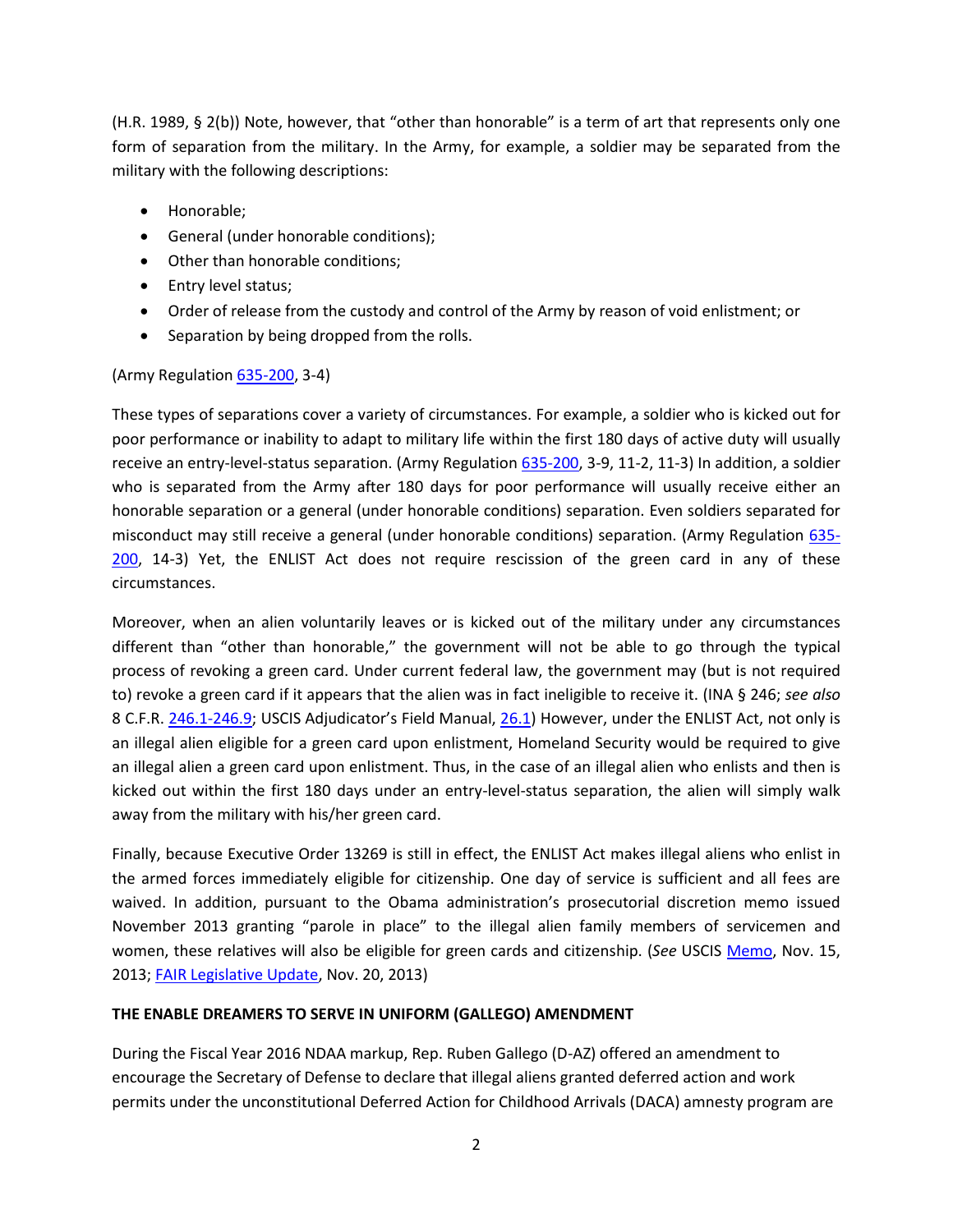"vital" to America's national interest. While the Gallego amendment did not carry the force of law like the ENLIST Act does, it would have resulted in the Secretary of Defense making DACA aliens eligible to enlist in the U.S. Armed Forces. Over the strong objection of House Armed Services Committee Chairman Mac Thornberry (R-TX), Rep. Gallego's amendment passed with a 33-30 vote.

The House voted to defund DACA three times: June 2013, August 2014, and in the current Congress in January 2015. Therefore, the language contained in Rep. Gallego's amendment contradicts the House's previous position and would have provided an explicit endorsement of one of President Obama's unconstitutional executive amnesty programs. Further, it nearly jeopardized passage of the NDAA legislation which funds the essential programs that America's military requires. By a vote of 221-202, the Gallego amendment was eventually stripped from the NDAA on the House floor.

## **POLICY ANALYSIS**

## **Military Amnesty Only Benefits Illegal Aliens**

Simply, the ENLIST Act is amnesty and the Gallego amendment would result in it. They reward those who break our immigration laws with legal status (here, green cards) and immediate eligibility for citizenship. The Department of Homeland Security has no discretion under a military amnesty mandate; it is required to give illegal aliens a green card upon enlistment. And, after only one day of service, these aliens become eligible for citizenship.

In addition, pursuant to President Obama's prosecutorial discretion memo from November 2013, military amnesty will result in amnesty for the illegal alien relatives of those who enlist. (*See* USCI[S policy](http://www.uscis.gov/sites/default/files/USCIS/Laws/Memoranda/2013/2013-1115_Parole_in_Place_Memo_.pdf)  [memo,](http://www.uscis.gov/sites/default/files/USCIS/Laws/Memoranda/2013/2013-1115_Parole_in_Place_Memo_.pdf) Nov. 15, 2013; [FAIR Legislative Update,](http://www.fairus.org/legislative-updates/legislative-update-11-20-2013?A=SearchResult&SearchID=6476204&ObjectID=7188310&ObjectType=35) Nov. 20, 2013) This memo directs USCIS officials to grant "parole in place" to the illegal alien children, spouses, and parents of members of the military. Parole in place allows these aliens to circumvent current laws that bar their admission to the country and thereby allow them to become eligible for green cards and citizenship much earlier than they would be had they followed the law. (*Id*.)

Proponents of military amnesty argue that it should be supported because it benefits "kids who were brought here through no fault of their own." However, military amnesty provisions like the ENLIST Act are not so narrowly tailored. ENLIST grants amnesty to illegal aliens who overstayed their visas or minors who illegally crossed the border on their own. In addition, the bill does not simply apply to minors; it grants amnesty to illegal alien enlistees who are well into adulthood, as the maximum statutory age for enlistment is 42. (*See* 10 U.S.C. § 505(a))

### **Military Amnesty Ignores the Interests of Americans**

First, military amnesty threatens national security. Illegal aliens lack reliable documents that will allow the Department of Defense (DOD) to verify their identity and conduct thorough background checks, including criminal activity in the U.S. or the aliens' home countries. The inability of the military to conduct a thorough background check increases the likelihood that would-be terrorists can enlist and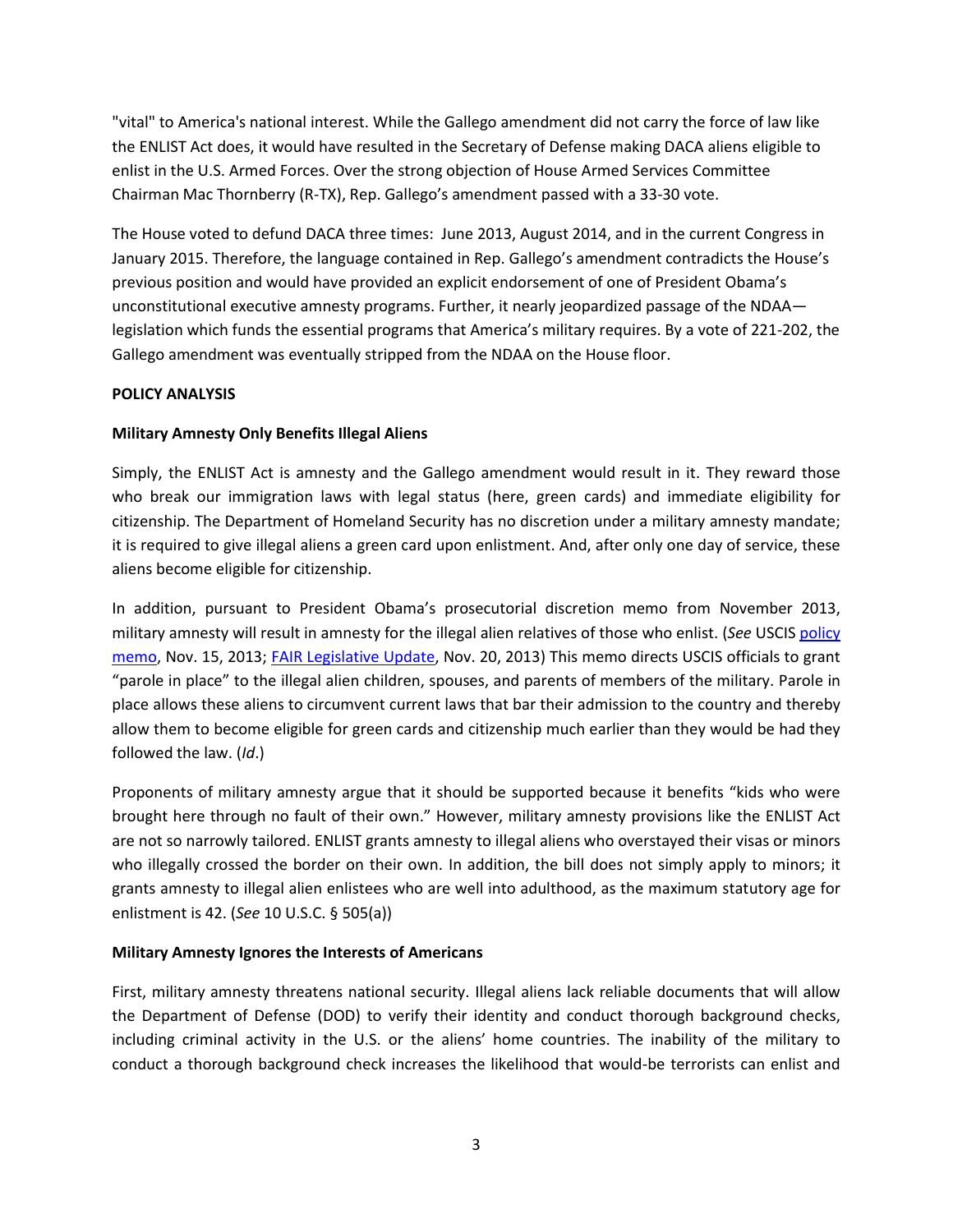use their newly-received green cards to facilitate their plans to harm U.S. citizens and/or the government.

Second, granting amnesty (whatever the process) encourages rampant fraud and even more illegal immigration. In 1986, it was estimated that the number of illegal aliens who would receive legal status under Immigration Reform and Control Act would be one million, yet the final number of illegal alien beneficiaries was close to three million. Document fraud was rampant and the Immigration and Naturalization Service (the predecessor to USCIS) was so inundated with applications it simply rubberstamped approvals. And, similar to the current debate on Capitol Hill, proponents of the 1986 amnesty insisted that it would solve the immigration problem once and for all. Today, however, the estimated illegal alien population has quadrupled to nearly 12 million, maybe more.

Third, military amnesty blatantly and unapologetically undermines the rule of law. Granting amnesty creates a fundamentally unfair situation in which one set of individuals receives better treatment under the law than another. Indeed, by giving green cards and automatic eligibility for citizenship to illegal aliens upon enlistment, illegal aliens are put on par with legal immigrants who respected our laws and waited patiently – often for years – to immigrate to the United States. It also puts illegal aliens far ahead of would-be immigrants who are waiting patiently for green cards in their home countries and ahead of temporary aliens residing in the U.S., who generally are ineligible to enlist in the military and will have to wait years for their own green cards.

#### **Amnesty Would Not Benefit the Military, but Instead Create Additional Burdens**

Proponents of military amnesty argue that it would provide the regular components of the military with much-needed troops. However, by the military's own account, it already has a sufficient number of qualified individuals. In FY 2015, every branch of the military met or exceeded their recruiting and retention requirements. In fact, the last time a branch missed its enlistment goal was in 2005. There is simply no labor shortage that justifies supplanting Americans and legal immigrants with illegal aliens to meet recruiting and retention requirements.

Moreover, the Armed Forces are being hammered with lay-offs and reductions in force. In Fiscal Year 2015, 25,109 uniformed personnel positions were eliminated. In the first quarter of the current fiscal year, another 6,440 have already been eliminated. It is also estimated that between 2010 and 2019, a total of 158,000 uniformed personal positions will be eliminated, thereby costing American citizens and legal immigrants 158,000 service opportunities. Therefore, the military does not need a greater pool of potential enlistees. In fact, instead of helping the military, a military amnesty would force additional burdens onto the military and convert the DOD into a green card processing agency. In order to facilitate the issuance of green cards to every illegal alien who enlists, DOD will have to conduct a wave of background checks on illegal alien enlistees, continually send records to DHS for processing, and certify various forms of separation. Even more paperwork will be required to certify honorable service, as is required for naturalization.

Finally, proponents of military amnesty also claim that the legislation would not fundamentally change military policy because illegal aliens already serve in the military. This is false. Current law bars illegal